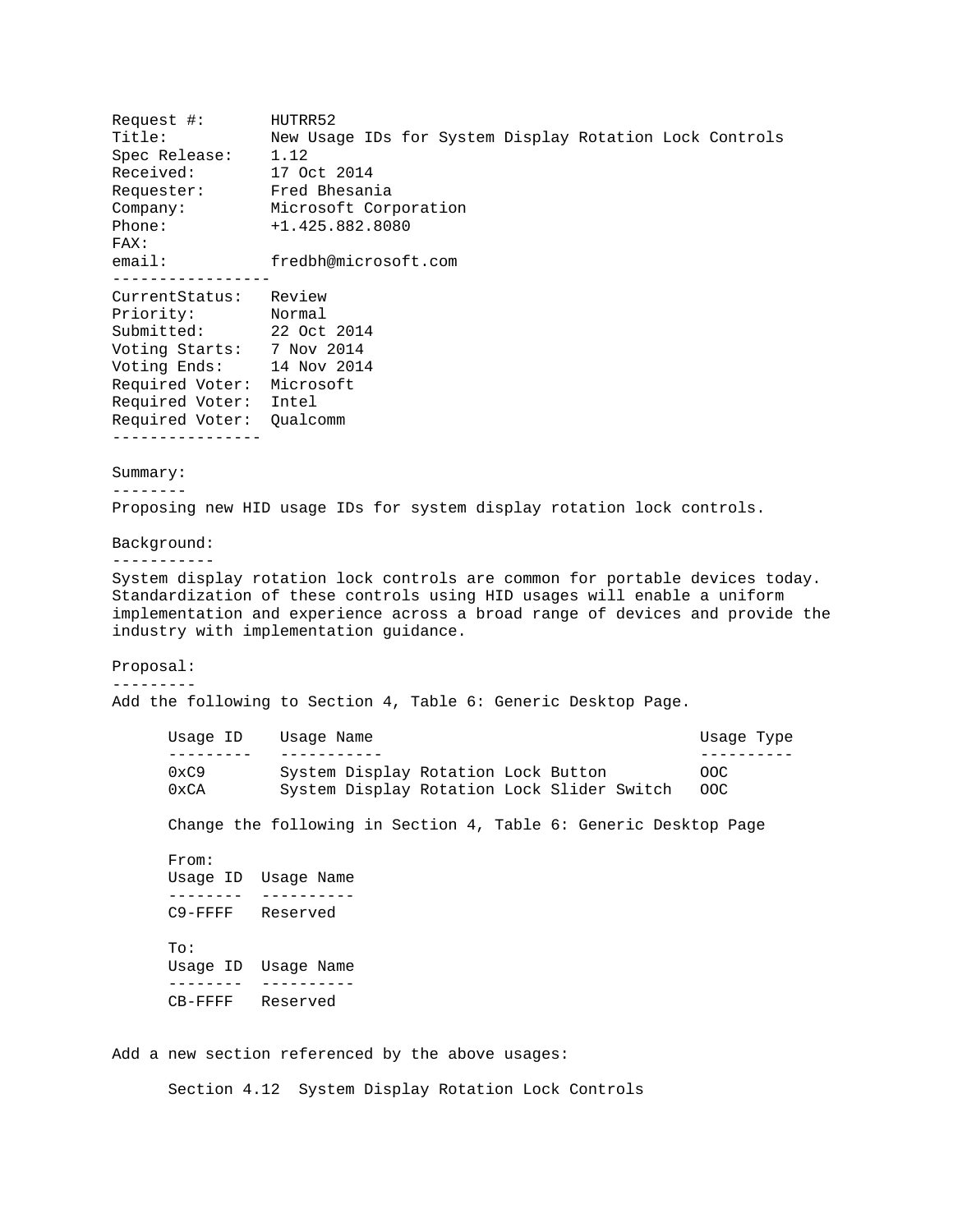System Display Rotation Lock Button 00C - Indicates the current state of a system display rotation lock on/off momentary push button. State must be reported once for every button press. System Display Rotation Lock Slider Switch OOC - Indicates the absolute value for the state of system display rotation lock. State must be reported when it goes from 0 to 1 as well as from 1 to 0.

```
Sample Report Descriptors: 
--------------------------
```
1. Button

| COLLECTION (Application)                    | A1 01 |  |
|---------------------------------------------|-------|--|
| USAGE_PAGE (Generic Desktop)                | 05 01 |  |
| LOGICAL MINIMUM (0)                         | 15 00 |  |
| LOGICAL MAXIMUM (1)                         | 25 01 |  |
| USAGE (System Display Rotation Lock Button) | 09 C9 |  |
| REPORT SIZE (1)                             | 75 01 |  |
| REPORT_COUNT (1)                            | 95 01 |  |
| INPUT (Data, Var, Rel)                      | 81 06 |  |
| REPORT SIZE (7)                             | 75 07 |  |
| REPORT COUNT (1)                            | 95 01 |  |
| INPUT (Cnst, Ary, Abs)                      | 81 01 |  |
| END COLLECTION                              | C0    |  |

```
2. Slider Switch
```

| COLLECTION (Application)                           | A1 01 |  |
|----------------------------------------------------|-------|--|
| USAGE PAGE (Generic Desktop)                       | 05 01 |  |
| LOGICAL MINIMUM (0)                                | 15 00 |  |
| LOGICAL MAXIMUM (1)                                | 25 01 |  |
| USAGE (System Display Rotation Lock Slider Switch) | 09 CA |  |
| REPORT SIZE (1)                                    | 75 01 |  |
| REPORT COUNT (1)                                   | 95 01 |  |
| INPUT (Data, Var, Abs)                             | 81 02 |  |
| REPORT SIZE (7)                                    | 75 07 |  |
| REPORT COUNT (1)                                   | 95 01 |  |
| INPUT (Cnst, Ary, Abs)                             | 81 01 |  |
| END COLLECTION                                     | C0    |  |

## Response:

---------

<Added by HID Chair upon closing the Request>

Notes on Approval Procedure: ----------------------------

HID WG On Line Voting Procedures

1. Votes are on a per company basis.

2. Each Review Request shall have attached a Required Voter List that is the result of recruiting by the HID Chair and submitter of members of the USB IF. Required Voter List must include the HID Chair plus 2 companies (other than